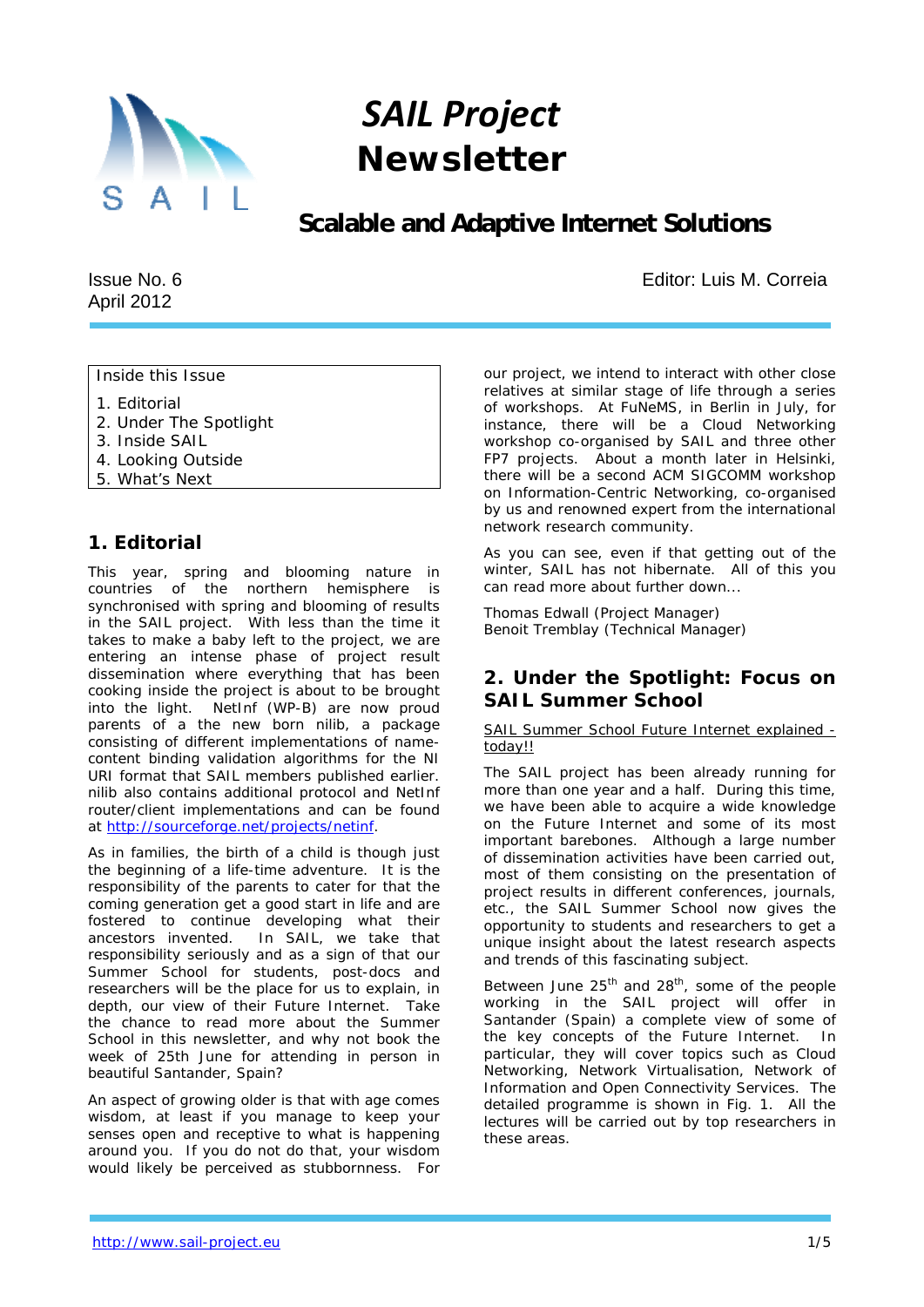

Fig. 1. Summer School Program.

The venue of the Summer School, Santander, is a northern Spanish city which, besides providing an outstanding backdrop for the event, is becoming one of the most advanced and broad Internet of the Things (IoT) living laboratory. In this sense, the already interesting program will be complemented by two keynotes, which are somehow related to the Smart City paradigm that Santander is fostering. Mikael Eriksson (Ericsson Consumer Lab, Sweden) will talk about the upcoming Networked Society challenges and possibilities, while Prof. Luis Muñoz (Technical Manager of SmartSantander - VII Framework flagship project on experimental IoT platforms) will close the Summer School, by giving a talk on the role that smart cities and IoT may have on the Future Internet.

In addition to all the lectures, including a handson session, with exercises and challenges to be handled by the attendees, the Summer School will also incorporate within its program a Workin-Progress session, in which Ph.D. students will have the opportunity to discuss with colleagues, on an open and flexible environment, their research on any topic related to the Future Internet. An award will be given to the best contribution, considering both its technical merit and the presentation.

From here, we encourage everybody to take the opportunity to get the latest insights about the Future Internet, while enjoying an appealing social program within a fantastic landscape. We are looking forward to seeing you all in Santander. The registration is open until May 31st, 2012.

For all the detailed information about the SAIL Summer School, visit www.sailproject.eu/summerschool.

## *3. Inside SAIL: News from WPs and Themes*

#### *WP-A*

#### *Impact and Collaboration Enabling (ICE)*

The work is proceeding around socio-economics, as well as standardisation and migration, aspects. These are crucial in order to create and anchor the impact of SAIL results in a wider scope. Together, these areas will support the efforts to get SAIL solutions implemented across the "live" Internet.

We also decided extend the SAIL presence to Facebook, in addition to our presence on LinkedIn, Twitter, Youtube, Slideshare and Google+. Why? Well, Facebook is after all a social network used by many people across the world, and you might not be an exception. By liking SAIL on Facebook you will get updates from us right into your Facebook feed, so you don't need to look for it elsewhere.

#### *WP-B*

#### *Network of Information (NetInf)*

WP-B is developing the Network of Information, an Information-Centric Networking (ICN) architecture with a focus on support for heterogeneous technological and administrative domains. SAIL partners and collaborators have recently updated the specification of the NI scheme for "Naming Things with Hashes" in two Internet Drafts: draft-farrell-decade-ni and drafthallambaker-decade-ni-params. The specifications have been extended to include support for different representation formats of NI names, including a binary format (intended for constrained environments and packet-level communications) and a human-readable format.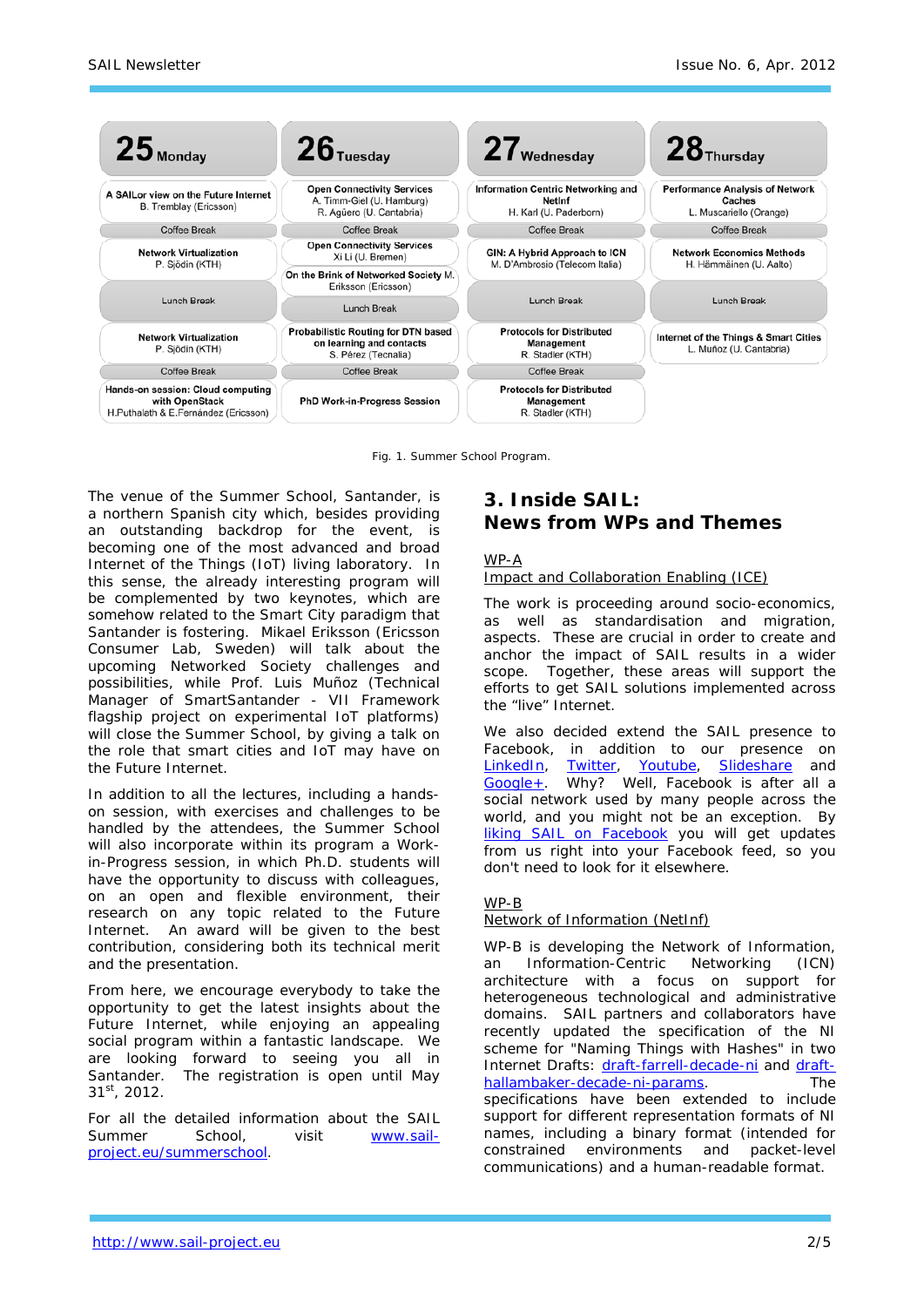SAIL has recently released parts of the NetInf ICN software as open source. The package consists of different implementations of namecontent binding validation algorithms for the NI format and additional protocol and NetInf router/client implementations. The software, available at https://sourceforge.net/projects/ netinf, is licensed under Apache-2.0. It includes implementations from multiple SAIL partners in the C, Ruby, Python, Java, PHP, and Clojure programming languages.

These software components are being used for experiments and prototyping activities within SAIL. For example, SAIL is currently developing a testbed for NetInf experiments in a so-called "Event with Large Crowd" scenario - a challenging ICN scenario with a high demand for content in a geographical scope, involving node mobility, intermittent connectivity and caching/ rendezvous services provided by network infrastructure. The prototype components include mobile terminals, in-network caching, name resolution services and NetInf routers.

ICN as a networking research topic is gaining traction fast. There was an ICN side meeting at **IETF-83** with many interesting presentations and discussions. There was an **Emerging Design** Choices in Name-Oriented Networking Workshop at Infocom-2012, and there will be a SIGCOMM-2012 workshop on Information-Centric Networking. Moreover, there is currently an open call for papers for a Elsevier Computer Communications Journal special issue on ICN we are looking forward to your submission.

#### *WP-C*

#### *Open Connectivity Service (OConS)*

OConS mechanisms range from the access to the core networks, from the physical to network and transport layers; thus, the OConS mechanisms introduced in Deliverable D.C.1 "Architectural concepts of connectivity services" (available at http://www.sail-project.eu/deliverables) have to be orchestrated in the most appropriate manner for any given use-case.

Within the overall SAIL flash crowd scenario, and to support the NetInf and the CloNe approaches, OConS is focussing on a couple of use-cases related with these novel networking paradigms. Accordingly, we take as input the requirements from NetInf or, respectively, CloNe, and based on a specific communication context we configure. instantiate, and use (i.e., orchestrate) the appropriate combination of OConS mechanisms to offer the requested connectivity services. Thus, we are currently dedicating our efforts to the design of OConS Orchestration functionalities and procedures, to the specification of the Data Model with its necessary abstractions, and to the definition of the Interfaces and their messages.

Concerning prototyping activities, capitalising on the successful demonstration of several OConS mechanisms during the SAIL meeting last January, we are now going a step further and prepare the prototype integration plan. This document aims at investigating and describing the way several prototyped mechanisms are supposed to work together, showing the benefit of the orchestration of OConS mechanisms, and fostering the cross-WP cooperation around two use-cases, NetInf and CloNe.

#### *WP-D*

#### *Cloud Networking (CloNe)*

WP-D is developing an architecture for Cloud Networking utilising the flash network slices concept. This includes appropriate interfaces, and a reference model that spans multiple heterogeneous providers, including multi network operator for providing on-demand computing, storage and networking via a unified interface. A public demonstration of prototyping activities is being prepared for FuNeMs 2012.

This demonstration includes multiple aspects, like definition and description of virtual infrastructure and FNS via a graphical user interface for end users, which then proceeds to decomposition of this virtual infrastructure into individual domain specific resources that are then connected together via a distributed control plane/protocol. Functional aspects in the actual system include configuration negotiation, configuration and connection of different networks, resource management and application deployment. This happens over a test bed spanning Europe with individual sites spread over Stockholm, Sweden (EAB), Aveiro, Portugal (PTIN), Paris, France (IT), Bristol, UK (HP) and Lyon, France (Lyatiss).

The demonstration involves the deployment of an actual distributed service, in this case an ecommerce application. An e-commerce web server and application is implemented, simulating a real life scenario when the business owner has a web server in Sweden and decides to extend its business to France, Portugal or UK. It demands infrastructure and FNS specifying the location and other necessary properties. After deploying the infrastructure and FNS, the client ecommerce front end is deployed in newly created VM in the remote site and it can be accessed by any client via a public IP address. The architecture work brings all these elements as well as the gained expertise from prototyping to refine the initial architecture and document it in the next public deliverable.

The CloNe architecture will be detailed at a conceptual level. Technologies for implementing components and functions of a CloNe system will be presented to demonstrate implementation of the architecture.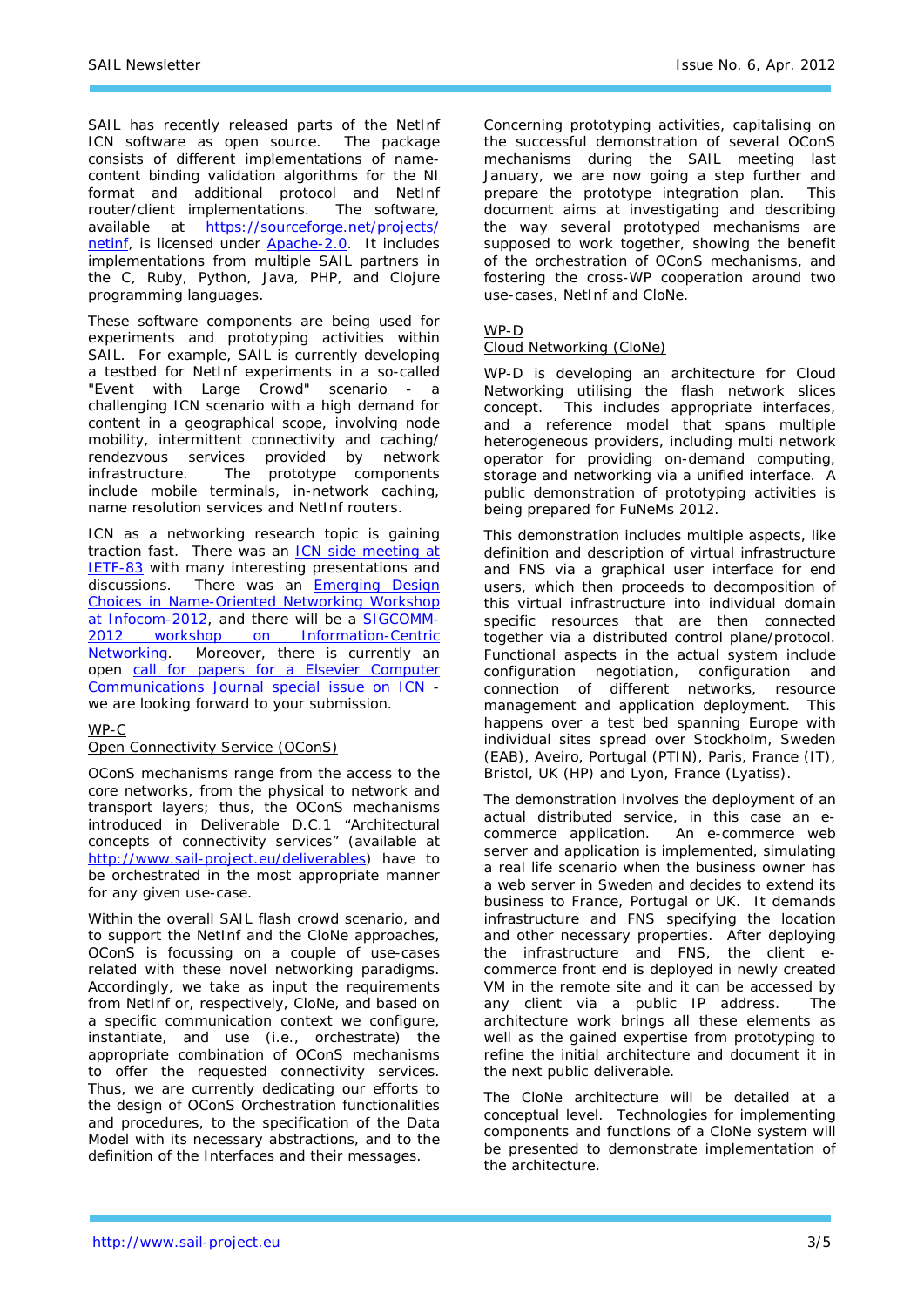#### *Prototyping and Experimentation Theme*

After the successful internal demonstration and prototyping workshop in Lisbon, Jan. 2012, the Prototyping Theme entered the next phase in preparing the framework for the project-wide<br>demonstration activities and the public demonstration activities and the demonstration and show-case events. The description of the planned demonstration scenarios, and the cross-WP cooperation is currently under discussion, will be published shortly in Deliverable DA.9 "Description of overall prototyping use cases, scenarios and integration points". In the meantime, NetInf and OConS, as well as CloNe and OConS, have discussed the opportunities for common use cases on a bilateral basis, and have intensified their cooperation on the integration points.

#### *Security Theme*

VXDL is a high-level language for describing dynamic virtual infrastructures supported by the VXDLForum (http://vxdlforum.org). It aims at providing a simple but efficient way for virtual infrastructures' users and providers to describe the object of their interactions.

The extensions of VXDL carried out in the security theme of SAIL are focused on security aspects, enforcing two main points: the definition of which management operations are permitted to whom on the resources the infrastructure is comprised of, and the ability to define hierarchical security zones and permitted network connections between them.

#### *Network Management Theme*

The Network Management Theme has been investigating several specific items pertaining to management between WPs. One key item is the qualitative analysis of different architectural design options to be used for implementing resource management for both OConS and CloNe. Fig. 2 illustrates three out of many viable options, each of which is modelling differently which entity is the authority in managing available network, computing, and storage resources.

In a), OConS controls the complete resource pool and all resource management (RM) occurs via OConS's RM API. CloNe may optionally support its own API to customise the OConS RM API for CloNe purposes. The case where CloNe takes the place of OConS and vice versa is also a plausible option.

In b), a SAIL central authority is in control of the complete resource pool and any RM occurs via a general SAIL RM API. Both OConS and CloNe may optionally support their own APIs to customise the SAIL RM API for OConS and CloNe purposes.

In c), a SAIL central authority enables resource partitioning, and allows both OConS and CloNe to control their assigned resource pool using their specific RM APIs. Access to the SAIL RM API may be provided through the OConS or CloNe RM APIs (Fig. 2), or via direct access to the SAIL RM API (not shown in Fig. 2) by OConS and CloNe.



Fig. 2. Architectural Options for Resource Management for OConS and CloNe.

The above cases provide different solutions to managing the overall available resource pool consistently and ensure that resource conflicts are visible by a single authority. This solution space is currently being analysed and may be influenced by prototyping activities and security and domain constraints as dictated by the other themes in SAIL.

### *4. Looking Outside: Views on SAIL*

SAIL has organised two ICN panels at NOMS 2012

SAIL representatives Marcus Brunner (NEC) and Prosper Chemouil (Orange Labs) were invited to organise Panel Sessions on ICN at IFIP/IEEE NOMS 2012 (16-20 Apr. 2012, Maui, HI, USA).

Panel 1 - *Software-defined Networking* (Chair: Marcus Brunner): the objective was to discuss Software-Defined Networking and the impact it has on network control and management.

Panel 2 - *Information-Centric Network: which Impact on Network Design & Operations?* (Chair: Prosper Chemouil): it intended to address issues in the scope of Network Operations and Management in an ICN context.

More detailed information can be found at the webpage of the panel sessions.